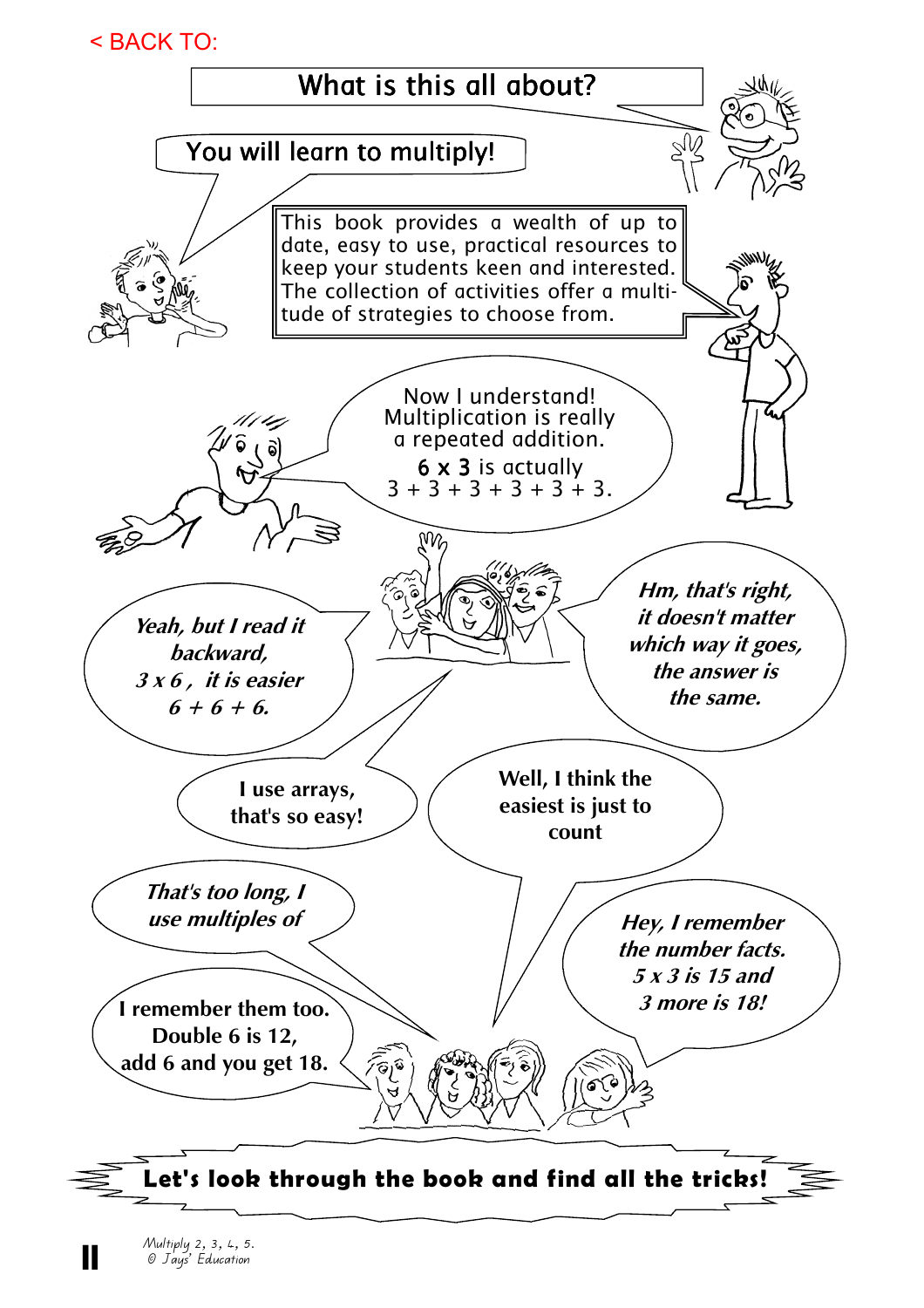

3

Count in 2's as you jump from one multiple to another.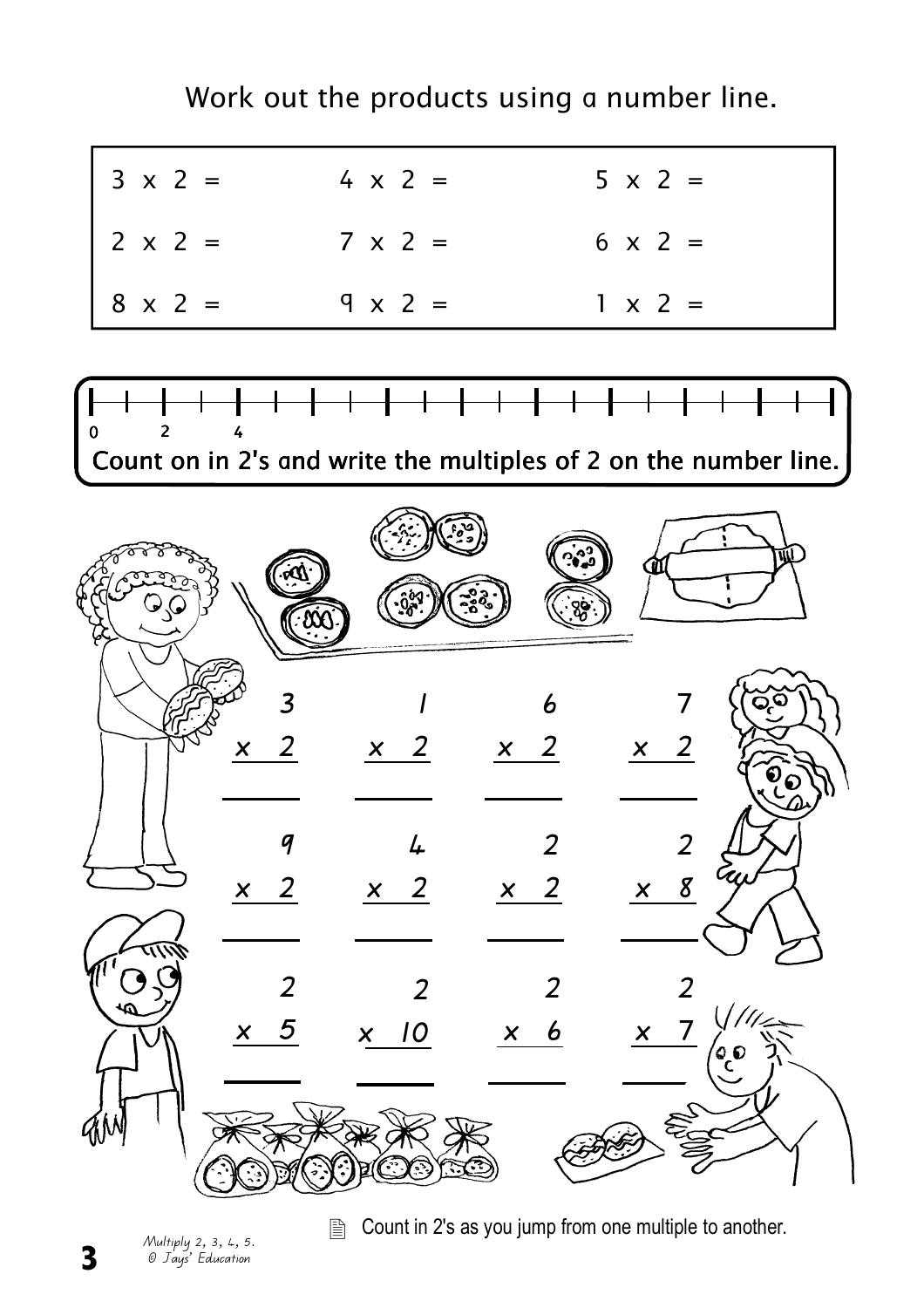

Multiply 2, 3, 4, 5. © Jays' Education

13

■ Draw the pebbles in multiples of three and write the total amount above each column.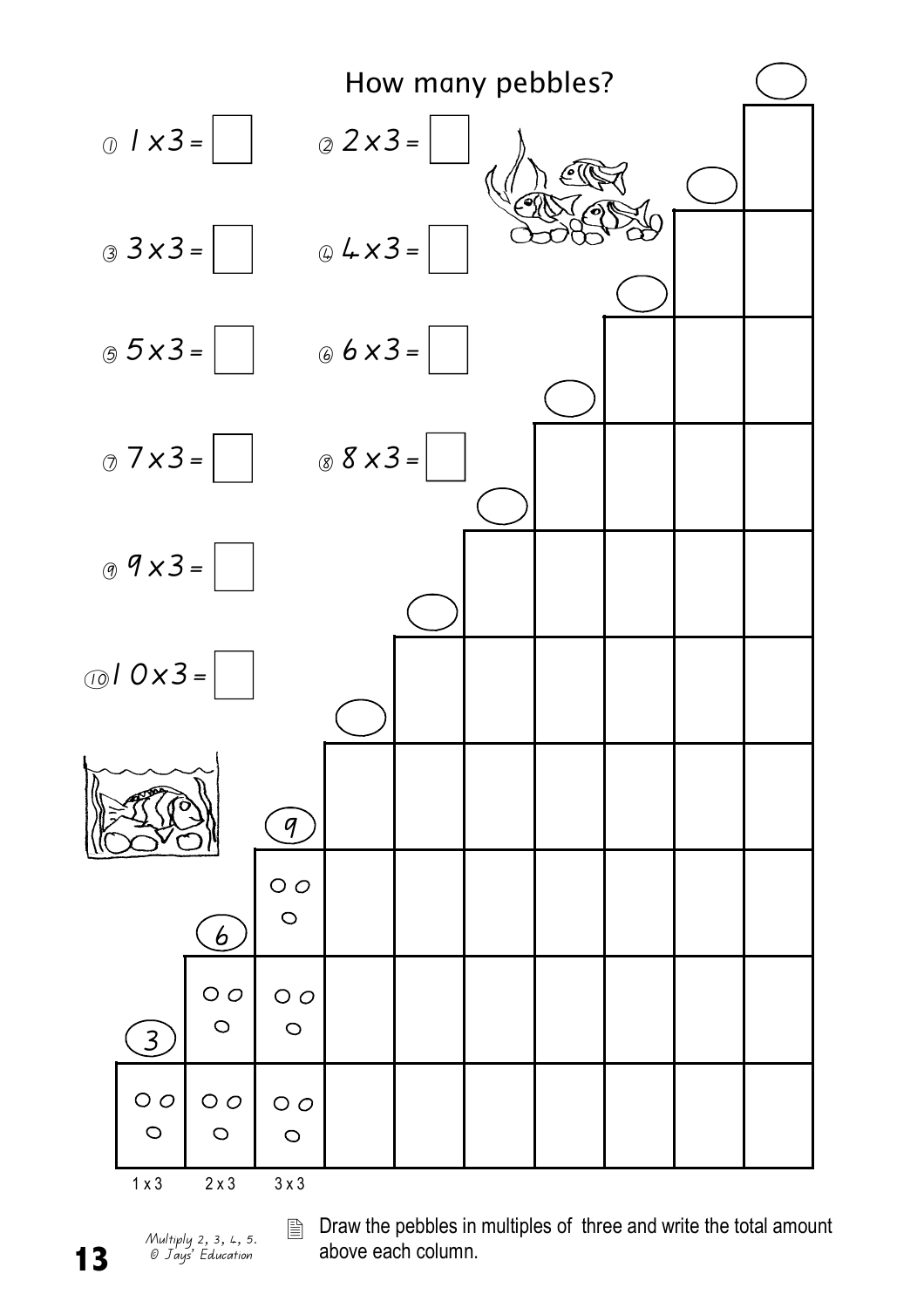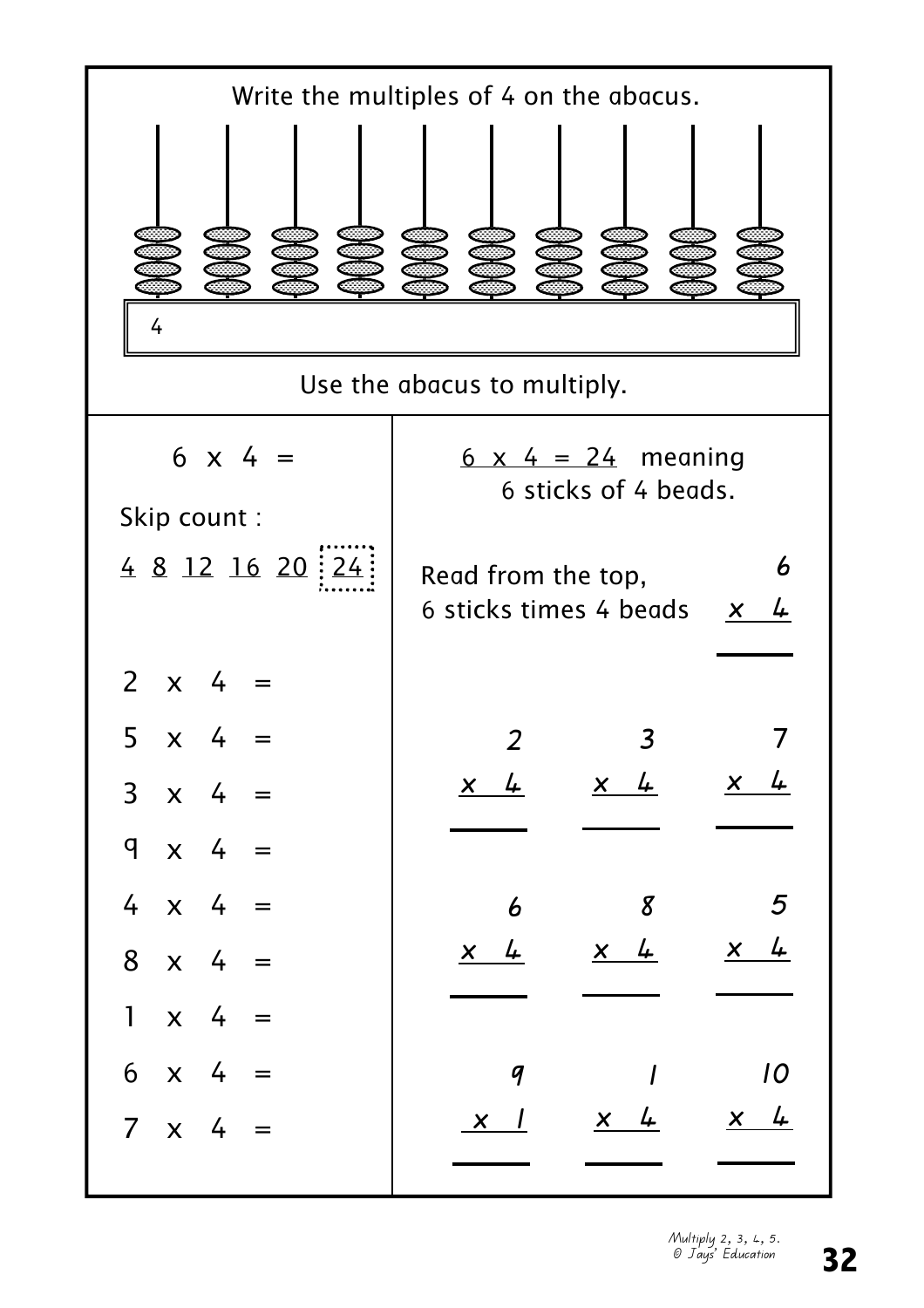

Multiply 2, 3, 4, 5.<br>© Jays' Education

39

 $\mathbb{R}$  Multiply the number of correct throws by 4 (points). Work out how many points did the students get for their team (use a calculator).